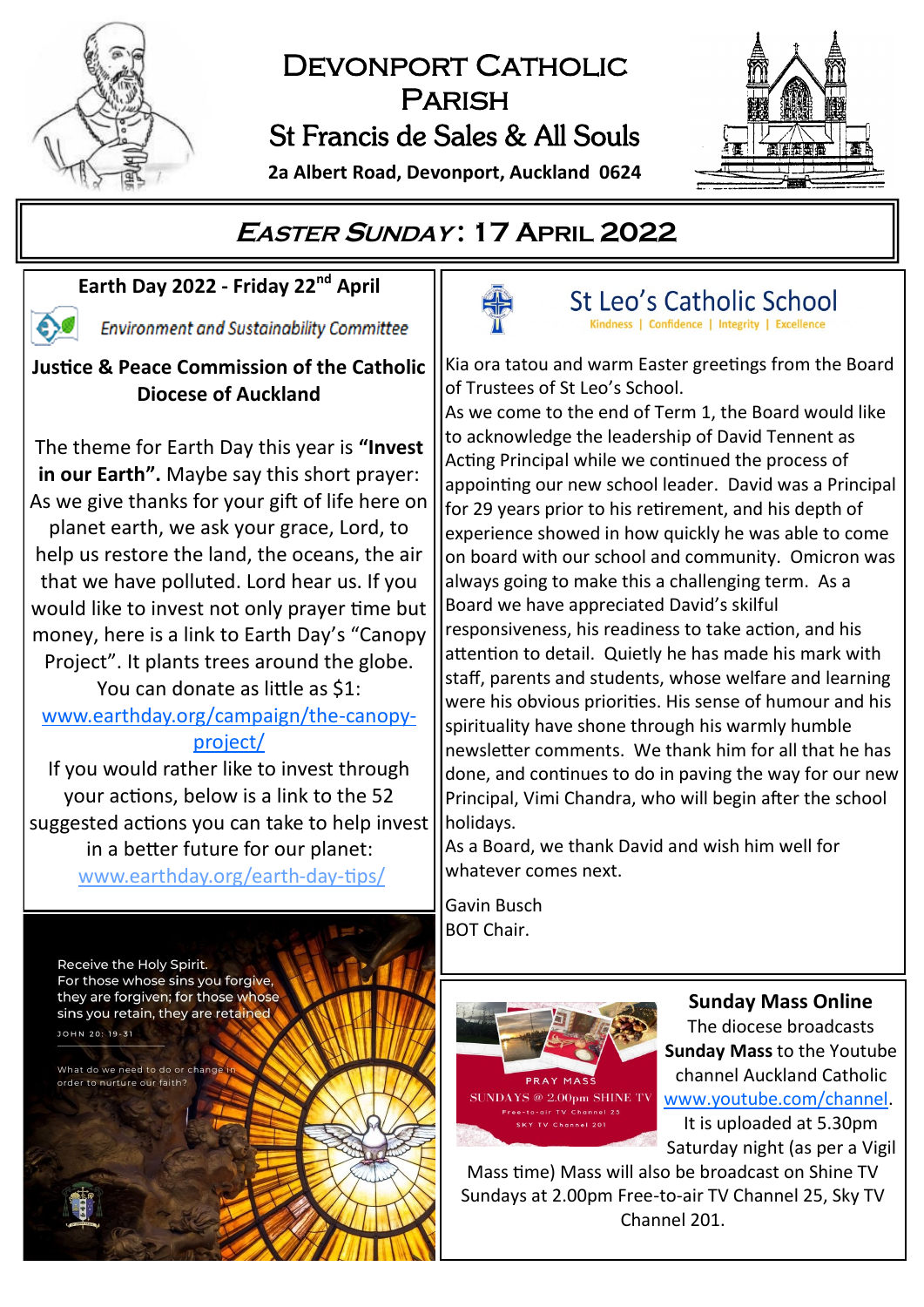The tide of joy released by the Easter Vigil flows over into Easter Day. During the night the church glowed with light from within. Now light floods the world. The flame of the Easter Candle is matched by the fire of the sun that brings light and warmth and life to all. Christ is risen indeed.

# **EASTER SUNDAY**

*Resurrection Of The Lord*

**Acts 10:34, 37-43** We have eaten and drunk with him after his resurrection.

**Ps 118: Alleluia, alleluia, alleluia !**

**Colossians 3:1-4** You must look for the things that are in heaven, where Christ is. **John 20:1-9** He must rise from the dead.

### **Second SUNDAY of EASTER**

Divine Mercy Sunday

**Acts 5:12-16** The numbers of men & women who came to believe in the Lord increased steadily. **Ps 118: Alleluia, alleluia, alleluia !**

**Apocalypse 1:9-13,17-19** I was dead and now I am to live for ever and ever.

**John 20:19-31** Eight days later, Jesus came.

|  |  |  | Introducers |  |  |  |
|--|--|--|-------------|--|--|--|
|  |  |  |             |  |  |  |

| $(17$ Apr $)$               | Sat |                       | Kath Petrie     |     |                                 | Sun Linda Lampern-Smith |  |  |
|-----------------------------|-----|-----------------------|-----------------|-----|---------------------------------|-------------------------|--|--|
| $(24$ Apr $)$               | Sat | Clive Sinclair        |                 |     | <b>Sun</b> Denise O'Shaughnessy |                         |  |  |
| <b>Readers:</b>             |     |                       |                 |     |                                 |                         |  |  |
| $(17$ Apr $)$               | Sat | <b>Robert Mannion</b> | Clive Sinclair  |     | <b>Sun</b> John Knight          | Mary Lyttleton          |  |  |
| $(24$ Apr $)$               | Sat | Liz McMaster          | Shaun Erasmuson |     | <b>Sun</b> Anne Gibson          | Nevil Gibson            |  |  |
| <b>Communion Ministers:</b> |     |                       |                 |     |                                 |                         |  |  |
| $(17$ Apr $)$               | Sat | Lisa Mannion          |                 | Sun | Elaine Harvey                   |                         |  |  |
| $(24$ Apr $)$               | Sat | Eileen Pearce         |                 | Sun | Francisca Knottenbelt           |                         |  |  |
|                             |     |                       |                 |     |                                 |                         |  |  |

**Rosary Group Monday, 6pm in the church**  Come & join in, reciting this beautiful prayer. All Welcome



**Christian meditation Group**

**Special Collection — EASTER** There is a second collection **today** called the **Easter Offering**: this money is used for the welfare needs of the clergy of the Auckland diocese.

**Monday 6.30pm** in the Parish Meeting Room All welcome.



**St Vincent De Paul—Help Needed** We have someone in locally in need of some help with light gardening

every couple of weeks. If you could help please contact Vanessa 0273665390. Thank you

## **Senior Women's Coffee Group**

No Coffee group for the month of April due to unforeseen circumstances. Next Meeting in May.

For some inspiring alternative reading, **Tui Motu InterIslands Magazine** has many articles online: **[www.tuimotu.org](http://www.tuimotu.org)**



#### **NZ Catholic**

Link issue online: 19 - [23 April](https://indd.adobe.com/view/f48230de-86ce-46ce-8d55-5dcdef6650b8) **Copies are also available at the back of the church \$4 each. Some headlines**: Social and community housing project on Church land. New CEO for Caritas. Kiwis pray for

peace in Ukraine. Icons in exhibition at Akld gallery.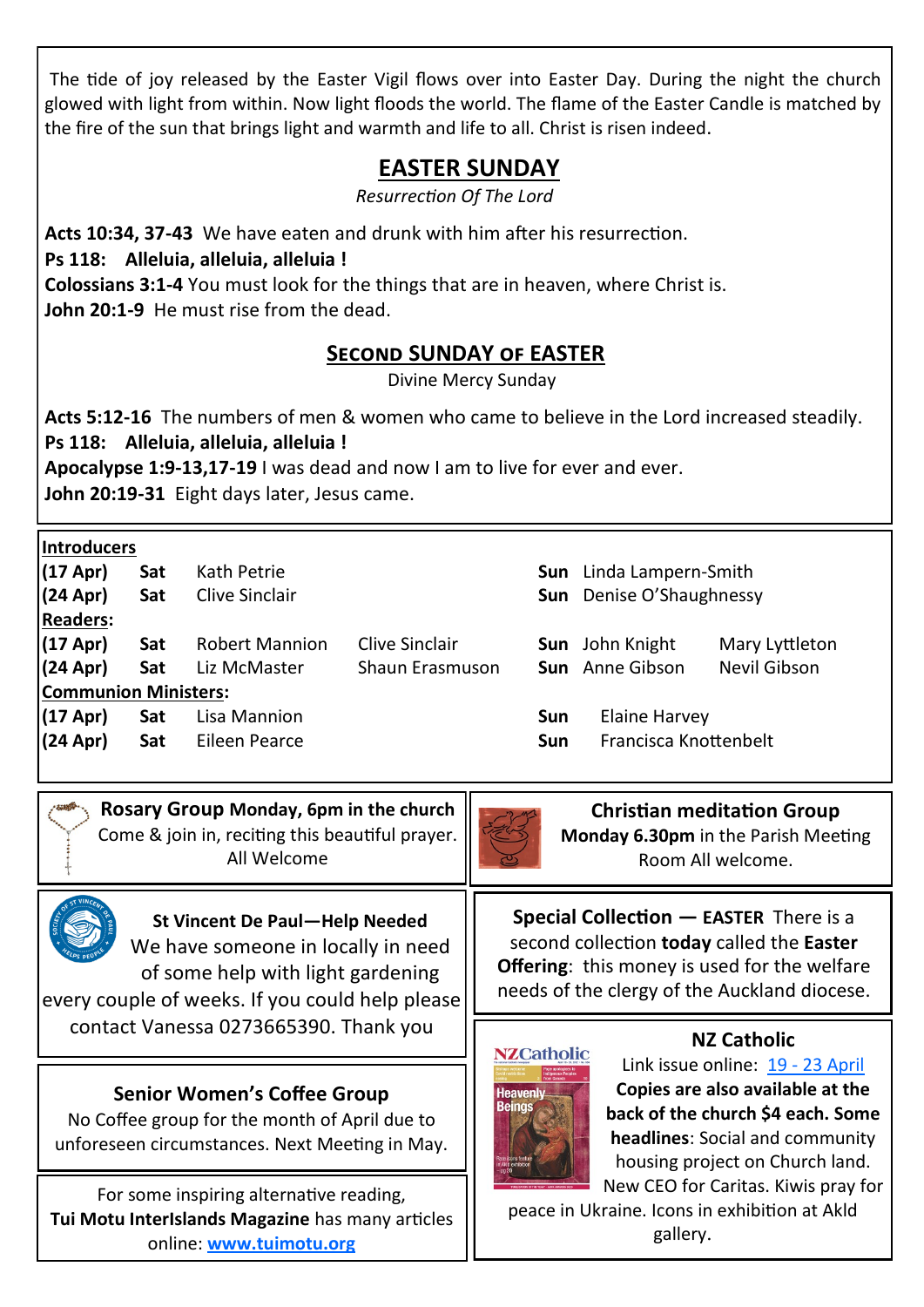### **Diocese Notices**

#### **Catholic Education Services – Religious Education & Catholic Character Advisor**

Our Catholic Education Services have a vacancy for a full time Religious Education & Catholic Character Advisor, starting in Term 3. The role is to develop, strengthen and support the leadership role of the Directors of Religious Studies & HOD's Religious Education in Catholic Schools. The role will also provide professional development, formation and resources for teachers in Religious Education and Catholic Special Character.

Applicants will have a tertiary qualification in Religious Education or a commitment to undertake appropriate study, hold current NZ Teacher registration, interest in and experience in teaching religious education in Years 7 to 10, would be advantageous.

### Please visit our website [https://](https://www.aucklandcatholic.org.nz/staff-vacancies/)

[www.aucklandcatholic.org.nz/staff](https://www.aucklandcatholic.org.nz/staff-vacancies/)-vacancies/ to view the full advert and to apply. Applications close  $13^{th}$  of Mav.

#### **Scholarship Medical Students -The Walter Francis Darby Trust Scholarship**

If you are a  $4<sup>th</sup>$  or  $5<sup>th</sup>$  year medical student in 2022, are an active Catholic and normally reside within the Auckland Diocese you may be eligible for the Walter Francis Darby Trust Scholarship. For more information contact Randall Ramos, Catholic Diocese of Auckland – [randallr@cda.org.nz](mailto:randallr@cda.org.nz)

## **Parish Vacancy—Parish Coordinator**

St Francis de Sales and All Souls Parish is looking for a new Parish Coordinator who will play a key role in the life of the Parish. This includes reception and welcoming duties, general administrative functions, managing invoicing and reporting processes, and a liaison role with St Leo's School. Familiarity with how a Catholic parish community works is important. This is a part-time opportunity, with hours flexible and negotiable. Please contact the Parish office for more information and a copy of the position description,

please contact the Parish Office, phone 4450078 or

### **[office@devonportcatholic.org.nz](mailto:office@devonportcatholic.org.nz)**

In line with current Government policy, the successful appointee will need to be vaccinated for COVID-19 and undergo Police vetting as part of the Diocese's safeguarding policy.



St Leo's Catholic School Kindness | Confidence | Integrity | Excellence

Nga mihi nui kia koutou and a warm St Leo's greeting to you all

**HOLY WEEK -** Our final days at school have been full of anticipation. Children and staff looking forward to a well-earned break, children looking forward to Easter treats, and most importantly, as a people of faith, we look forward to journeying with Christ through the darkness of the crucifixion, towards the shining glory of the resurrection.



We wish every family well, as we celebrate our belief in the gift of new life in the risen Christ. May the "Orange" settings allow us to gather with confidence and to worship together. May God bless you all this Easter.

#### David Tennent, Acting Principal

**"But what is the church for? What is the mission of the local church?"**  Neil Darragh's latest book. Cardinal John Dew say: "'But what is the church for?' asks a very important and challenging question essential for any follower of Christ today.. . . My hope is



that this book will be read, prayed with, reflected upon deeply, so that in living the gospel, all will work for the good of one another, our society. our world." Books are available form the Parish Office, \$30 each. Payment by cash or internet banking: [\(Account: Mission Church 02](https://foodforfaith.org.nz/)-0404-0040957- 001) and use your name as a reference.

### **Food For Faith Homily Studio: 17 April**

Listen on the website [www.foodforfaith.org.nz](https://foodforfaith.org.nz/series/homily-studio/) Reflecting on the scriptures for the great feast of Easter, April 17 are David Moxon, Chris Duthie-Jung and Manuel Beazley join John O'Connor.